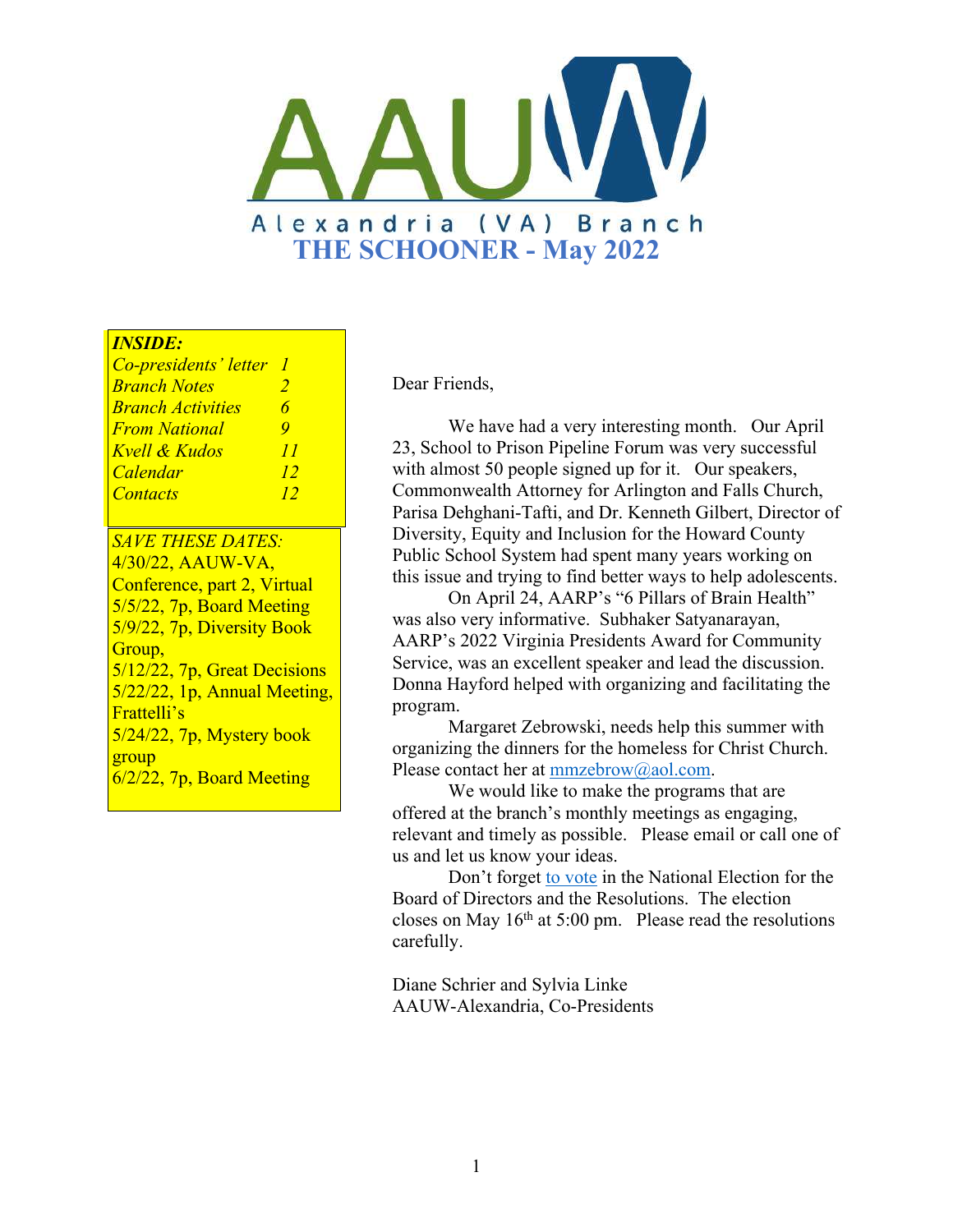

# **The 2022 AAUW of VA Annual Business Meeting will be held**

# **Saturday, April 30, 1p**

### **It's not too late to register! Just click [here.](https://us02web.zoom.us/webinar/register/WN_jlYo58aVTL-_ab99eLEUVA)**

# **BRANCH NOTES**

# **PROGRAM**

#### **ALEXANDRIA BRANCH ANNUAL MEETING**

Please join us on Sunday, May 22<sup>nd</sup> at 1:00 p.m. for our Spring end of year luncheon at **Fratelli's Restaurant**, located at 410 South Van Dorn Street in Alexandria. Arrangements have not been finalized but tentatively we will either choose from the menu or if a greater number attend, we will have group choices. Further information will follow. This is our annual meeting and we hope many will attend. Please contact Diane at [Diane.Schrier@gmail.com](mailto:Diane.Schrier@gmail.com) to make your reservation.

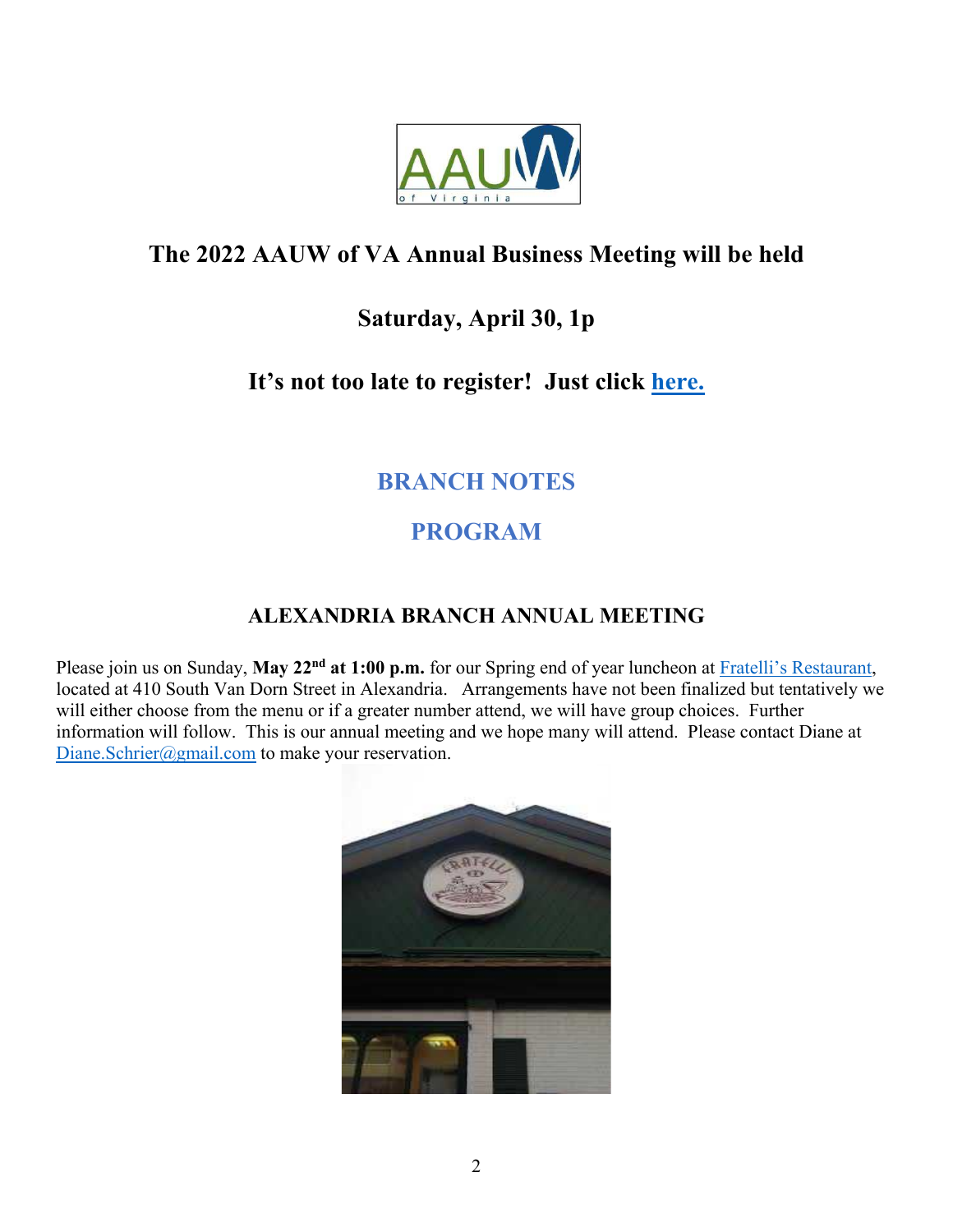

**PITCH IN! The Nominating Committee continues to seek volunteers to serve for two years in the positions of Secretary and Vice-President for Membership. We are also seeking a volunteer to serve for one-year in the unexpired term of the Vice-President for Programs. People in these positions would serve on the branch's Board of Directors. The duties for these positions are set forth in Appendix A of the branch's bylaws. We are also seeking volunteers for one-year positions, including public policy, fundraising, publicity, sunshine, and diversity, inclusion and equity. Many jobs can be done remotely. If you have a specific interest or want to get more involved, please contact one of the branch Co-Presidents, Sylvia Linke or Diane Schrier.** 

# *DO YOU LIKE US? WE HOPE SO!*

*Here's the link to the branch's Facebook page – please follow and like us. [Click here.](https://www.facebook.com/AAUW-Alexandria-Branch-Alexandria-VA-273402873288585)*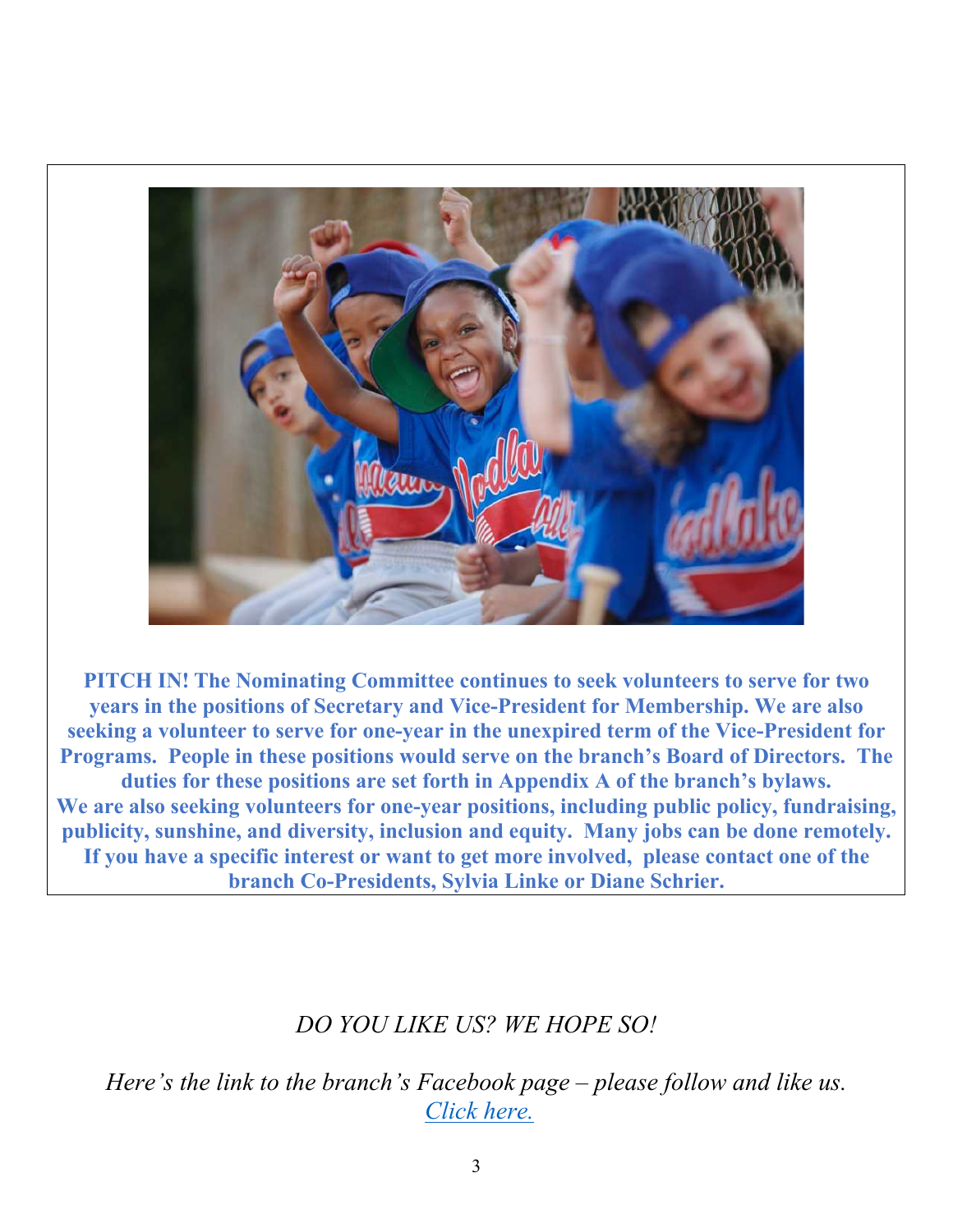#### **CAMPUS OUTREACH**

#### **Danielle Beach**

Northern Virginia Community College hosts 12<sup>th</sup> Annual Women Helping Women: *CULTIVATING, CREATING, CONNECTING*





Left: Danielle Beach, AAUW Alexandria Campus Outreach Chair, and past co-president. Center: Dr. Carolyn Lorente Right: NVCC President Dr. Anne Kress.



Others were water painting, writing poetry.



Dr. Lorente, left, and Cassandra Pernell, right, recipient of AAUW-Alexandria NCCWSL scholarship in 2019.



Dancing in motion workshop. Planting a community garden.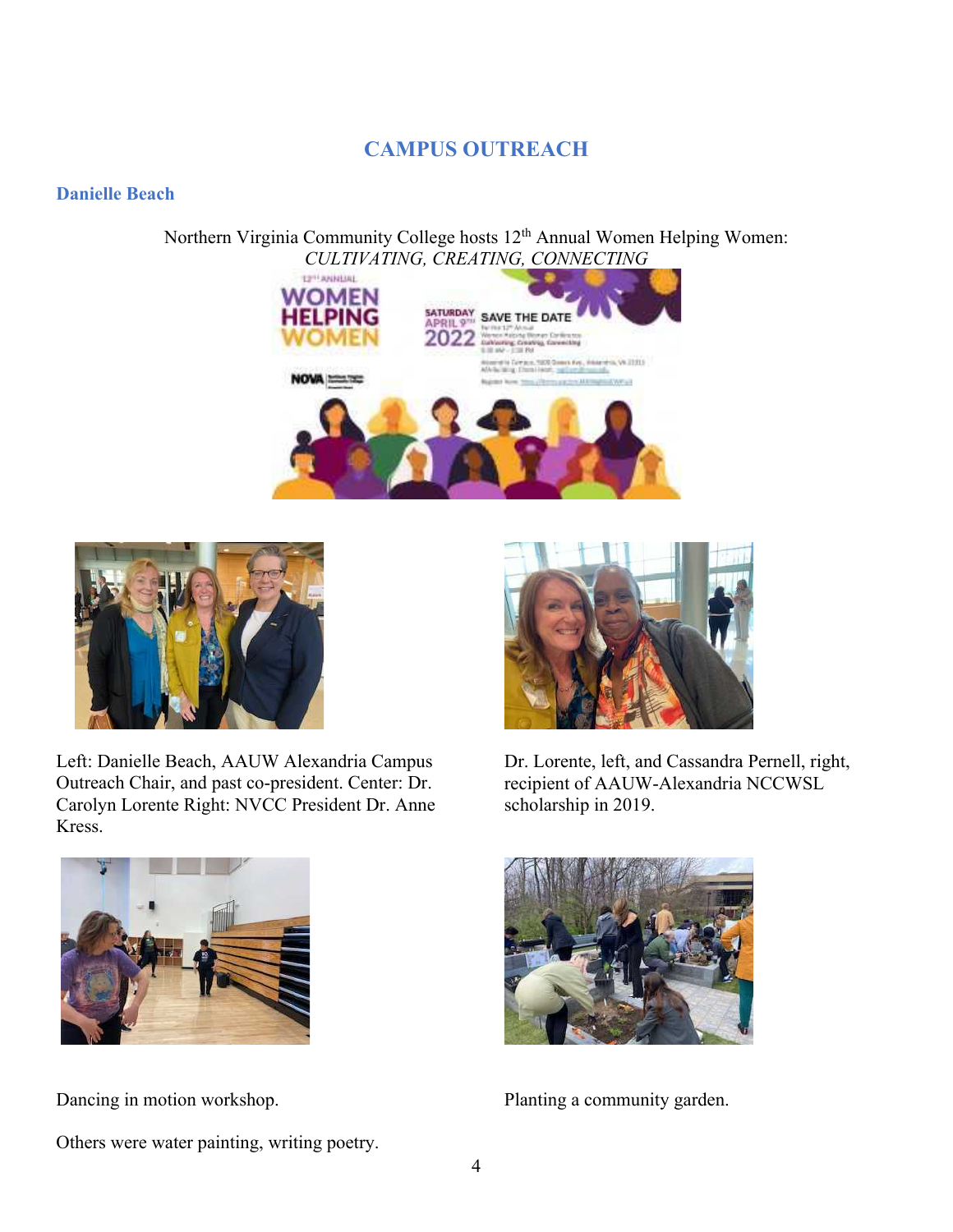#### **MEMBERSHIP**

#### Margaret Batko Membership VP

As a reminder, beginning July 1, the AAUW national dues will be \$67, of which \$64 will be tax-deductible. State dues and Branch dues will remain \$15 and the \$16 respectively.

#### **Member Count Summary:**

| Active Member: 58 | <b>National</b> Life Member: 8 | Paid: 51 | Yet To Renew: 0 |
|-------------------|--------------------------------|----------|-----------------|
| State             |                                | Paid: 58 | Yet To Renew: 1 |
| <b>Branch</b>     | Dual Member: 0                 | Paid: 58 | Yet To Renew: 1 |



### **AUTUMN LEAVES**

#### Susan Cash AAUW Funds Chair

Autumn Leaves 2022

Thank you to all of you who donated to our Autumn Leaves 2021 fundraising drive. Our new 2022 Autumn Leaves fundraising drive opens on June 1. We will again have a drawing for prizes at the December holiday luncheon. Like last year, the first five people to donate to Autumn Leaves 2022 can claim a prize of their choice (as well as have their names entered into the holiday drawing).

In our Autumn Leaves 2022 drive, the funds raised will be divided equally between the Alexandria Branch and AAUW National. Fifty percent of your donation will be tax-deductible.

To contribute to Autumn Leaves 2022, please mail a check, payable to AAUW-Alexandria, with Autumn Leaves on the memo line, to Susan Cash, 8402 West Boulevard Drive, Alexandria, VA 22308.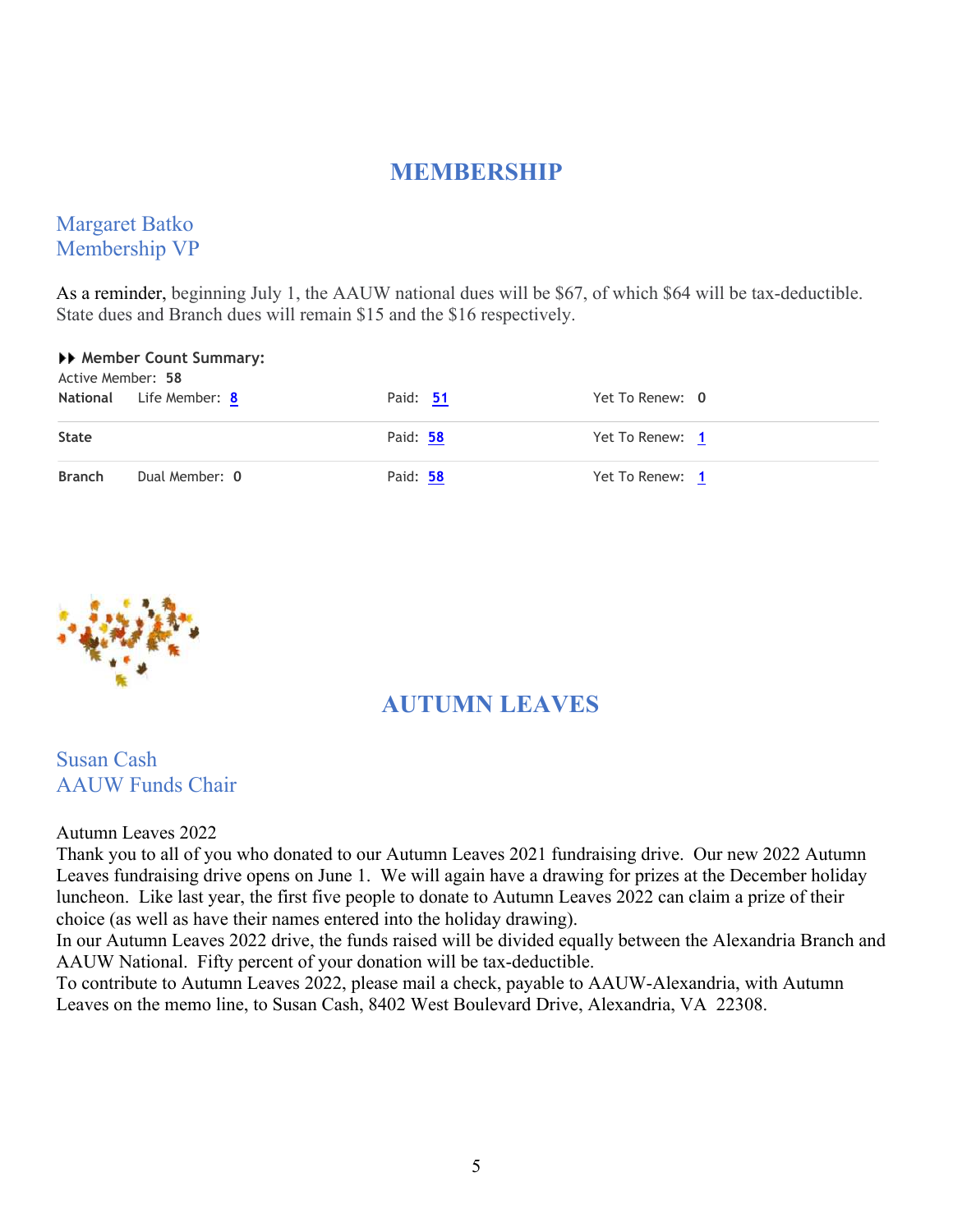## **BRANCH ACTIVITIES**



# **MYSTERY BOOK DISCUSSION GROUP**

#### Susan Werner

Greetings mystery lovers. Our mystery novel for May 2022 is The Bughouse Affair by best-selling American author Marcia Muller. We will meet via Zoom at 7 PM on Tuesday, May 24th. All are welcome. Please join us for a lively discussion. If you have questions about the Mystery Book Discussion Group and/or suggestions for future mysteries, please contact Susan Werner at [susan.werner1@verizon.net](mailto:susan.werner1@verizon.net). Happy spring. Happy reading.



### **FRANCOPHILE GROUP**

Susan Cash

Please follow the AAUW Alexandria newsletters for updates on future events—our annual Bastille Day dinner and a rescheduling of the meeting that had been planned for March 2022.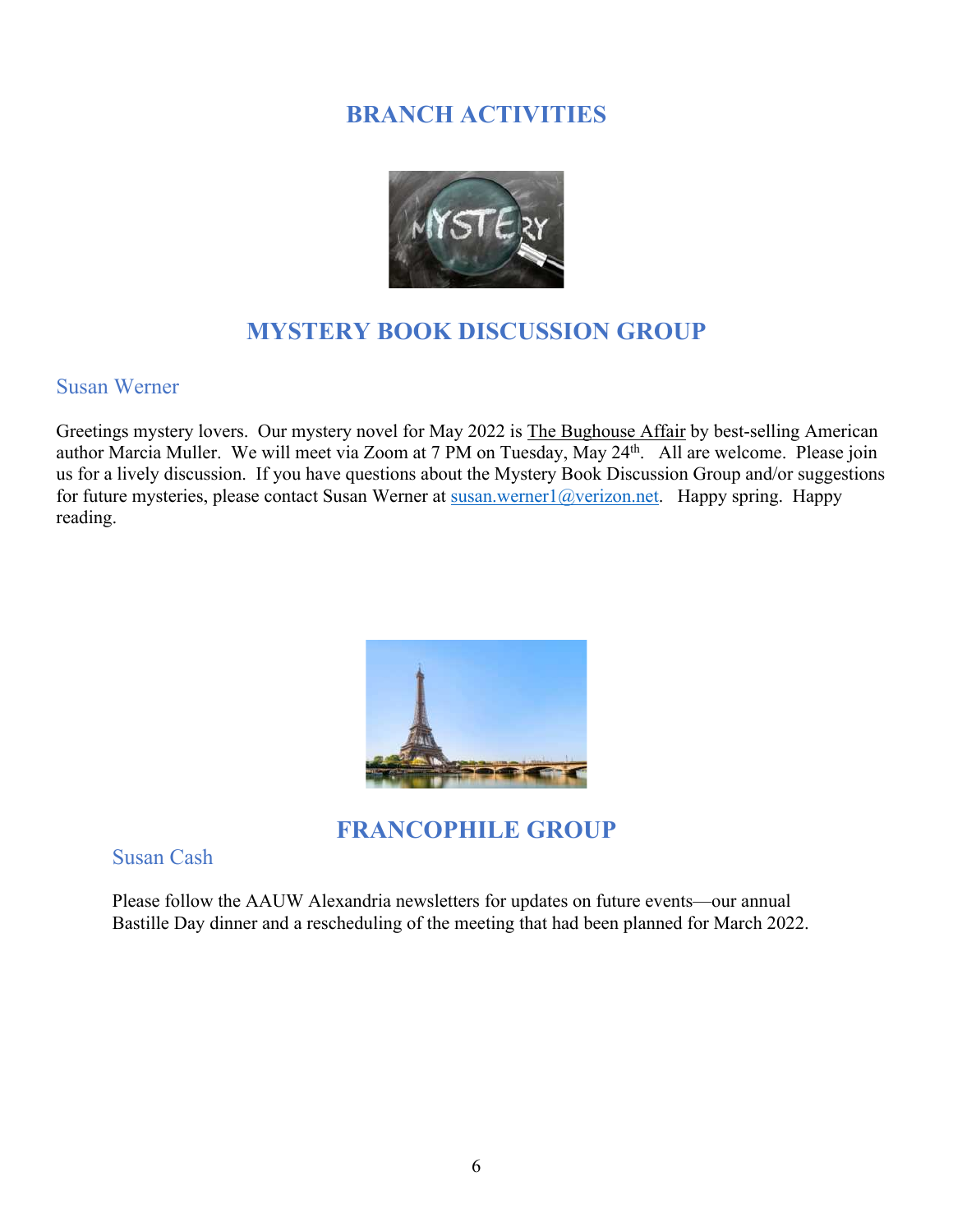

# **GREAT DECISIONS**

Lynn O'Connell

#### **Will the Quad countries be able to contain China's power reach?**

Our Thursday, 5/12/22, 7p meeting speaker will be former Assistant Secretary of Defense [Larry](https://www.americanprogress.org/people/korb-lawrence-j/) [Korb.](https://www.americanprogress.org/people/korb-lawrence-j/) We will discuss [The Quad Alliance.](https://www.fpa.org/great_decisions/index.cfm?act=topic_detail&topic_id=104)

*As part of the U.S. pivot to Asia, the United States has been in dialogue with Japan, Australia, and India in an effort to contain China. Recently, the Quad countries held joint naval exercises in the South Pacific. How effective will the actions of this alliance be?*

Join Zoom Meeting <https://vccs.zoom.us/j/87406465764?pwd=cWJvR25IL0xJRjc1WDkzbkQyRTdzUT09>

Meeting ID: 874 0646 5764 Passcode: 860035 One tap mobile +13017158592,,87406465764#,,,,\*860035# US (Washington DC) +13126266799,,87406465764#,,,,\*860035# US (Chicago)

Email Lynn at [lynnoconnellva@gmail.com](mailto:lynnoconnellva@gmail.com) for more information.

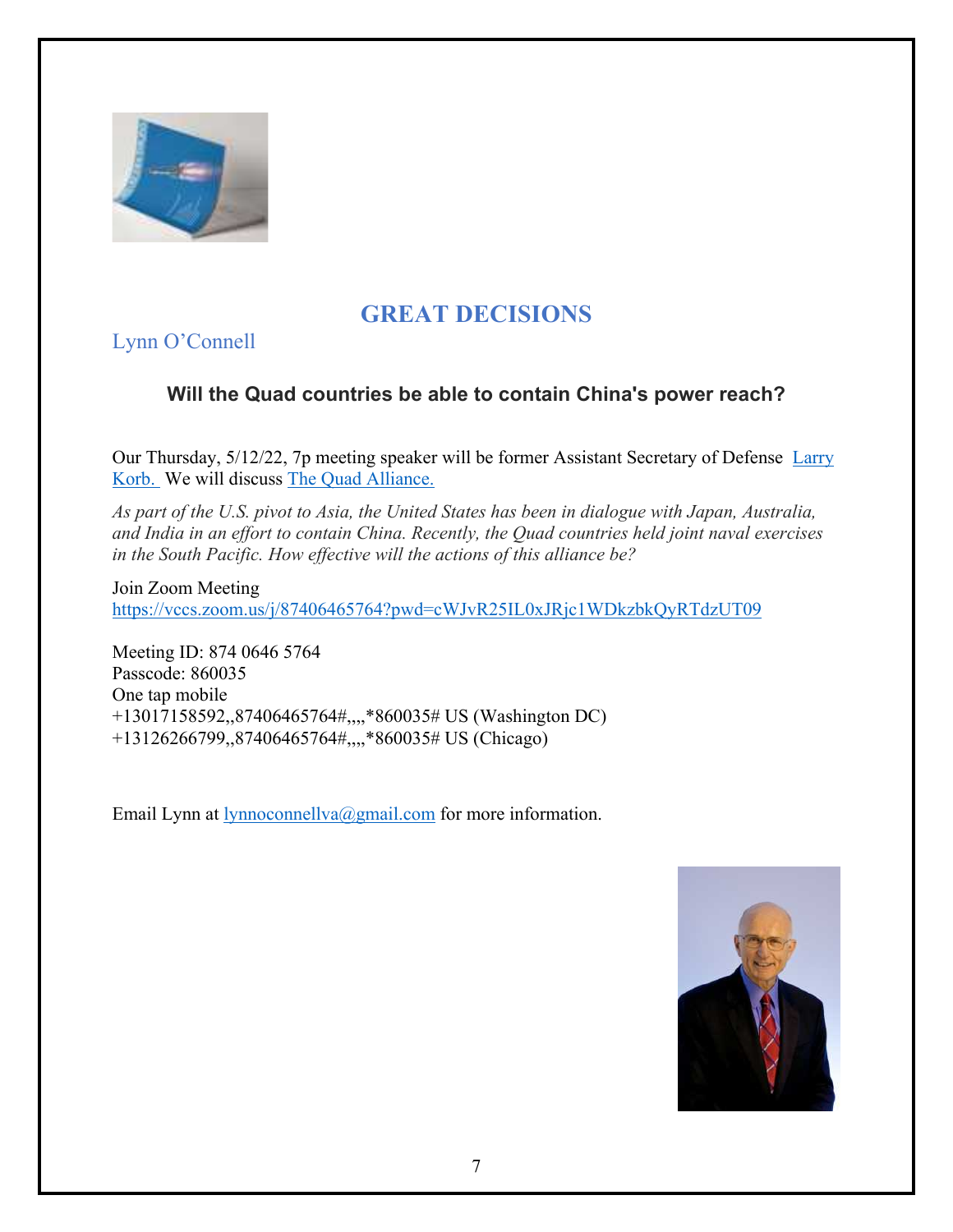

#### **DIVERSITY BOOK GROUP**

#### Bonnie Hershberg

#### Diversity Book Group Selects Upcoming Titles

The April discussion of the Diversity Book Group centered on our selections for the upcoming months June 2022 - June 2023. Starting the process in March, we asked participants to recommend up to three works that focused on the voices of authors we are less likely to hear and on a wide range of diversity, equity, and inclusion themes. We happily got 29 submissions. Participants then voted their favorites with the intention that we would read the 13 with the most votes. Because many tied for 13th place, we looked over the list and decided to select— as a group—the one that would broaden our selection even more. Instead of reading them according to the order of most votes as we did last year, we responded to requests from volunteer facilitators for the month that best suited their schedules. We think we have a good mix of genres and themes.

We have decided to remain virtual via Zoom and will continue to partner with Alexandria's Ellen Coolidge Branch Burke Library for the foreseeable future, although the library has returned to regular hours. We remain grateful to the library and particularly librarian Caroline Pak who supports our meetings.

We hope you'll join us for your learning and reading pleasures. Please email me at least one week prior to the meeting date at hersh $3b@g$  mail.com if you would like to participate. At that time, I'll send you the secure library registration link.

| 13 June    | Call Us What We Carry, Amanda Gorman                                        |  |  |
|------------|-----------------------------------------------------------------------------|--|--|
| 11 July    | Know My Name, Chanel Miller                                                 |  |  |
| 8 August   | I'll Scream Later, Marlee Matlin                                            |  |  |
| 12 Sept    | My Lovely Wife in the Psych Ward, Mark Lukach                               |  |  |
| $10$ Oct   | The Good Women of China: Hidden Voices, Xue Xinran                          |  |  |
| $14$ Nov   | Cherish Farrah, Bethany C. Murrow                                           |  |  |
| 12 Dec     | Too Much Lip, Melissa Lucashenko                                            |  |  |
| 9 Jan 2023 | Funny, You Don't Look Autistic: A Comedian's Guide to Life on the Spectrum, |  |  |
|            | Michael McCreary                                                            |  |  |
| 13 Feb     | Refugee High: Coming of Age in America, Elly Fishman                        |  |  |
| 13 Mar     | Crying in H Mart, Michelle Zauner                                           |  |  |
| $10$ Apr   | The Henna Artist, Ilka Joshi                                                |  |  |
| 8 May      | The Immortal Life of Henrietta Lacks, Rebecca Skloot                        |  |  |
| 12 June    | Girl in Translation, Jean Kwok                                              |  |  |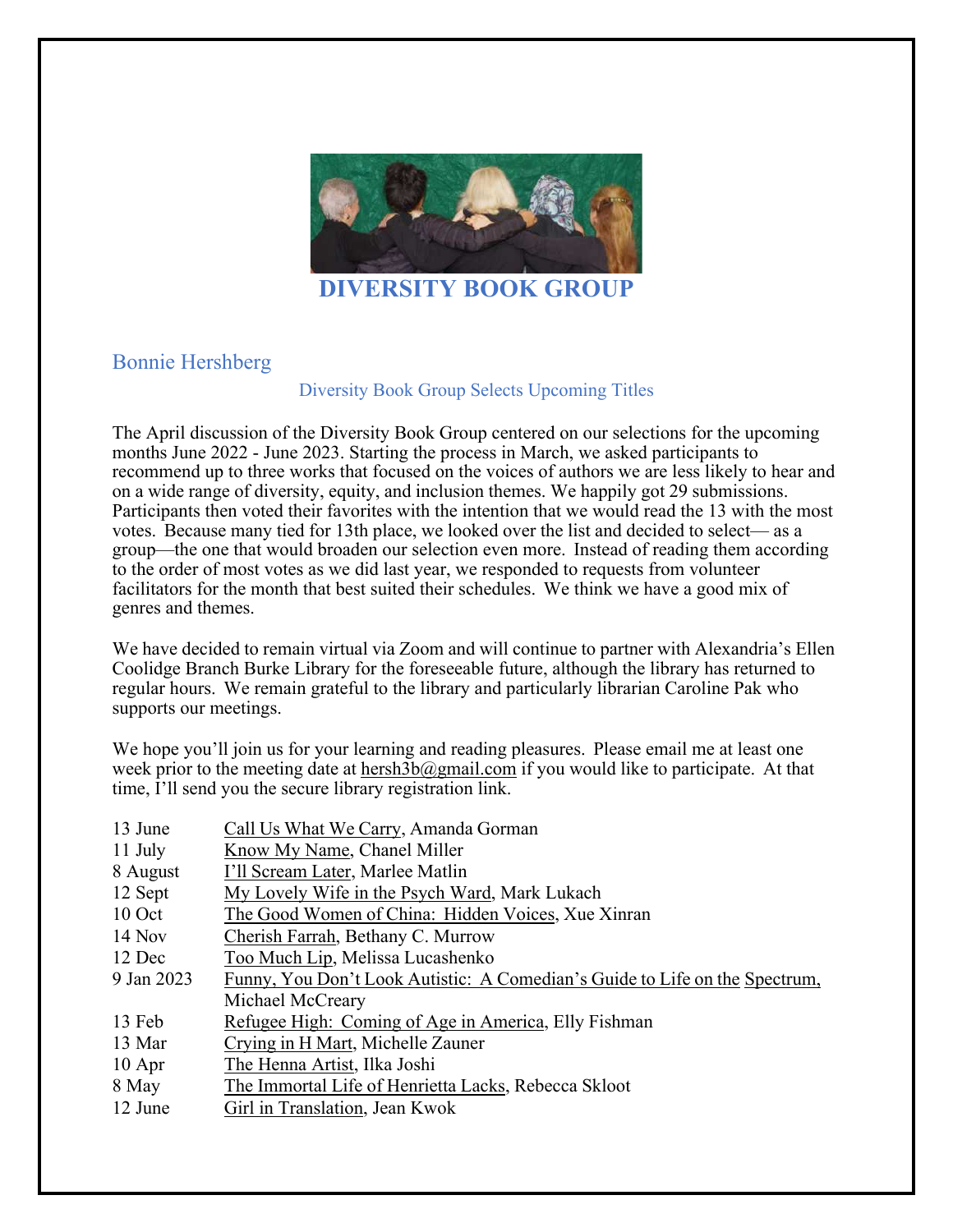# **FROM AAUW-NATIONAL**

# **National Conference for Campus Women Student Leaders announces:**

# NCCWSL 2022 | May 24-26, 2022 **2022 Keynote Speaker: Pulitzer-Prize-Winning Journalist** Nikole Hannah-Jones



**Nikole Hannah-Jones**, Photo Credit: James Estrin, The New York Times

I couldn't be more excited to announce that **Nikole Hannah-Jones**, Pulitzer-Prize-winning creator of "The 1619 Project" and a staff writer at The New York Times Magazine, will keynote the 2022 National Conference for College Women Student Leaders (NCCWSL) in May.

Hannah-Jones's groundbreaking work reframed American history by putting the consequences of slavery at the center of our national narrative. She spent her career investigating racial inequality and injustice, and her reporting has earned her the MacArthur Fellowship, a Peabody Award, two George Polk Awards and the National Magazine Award three times.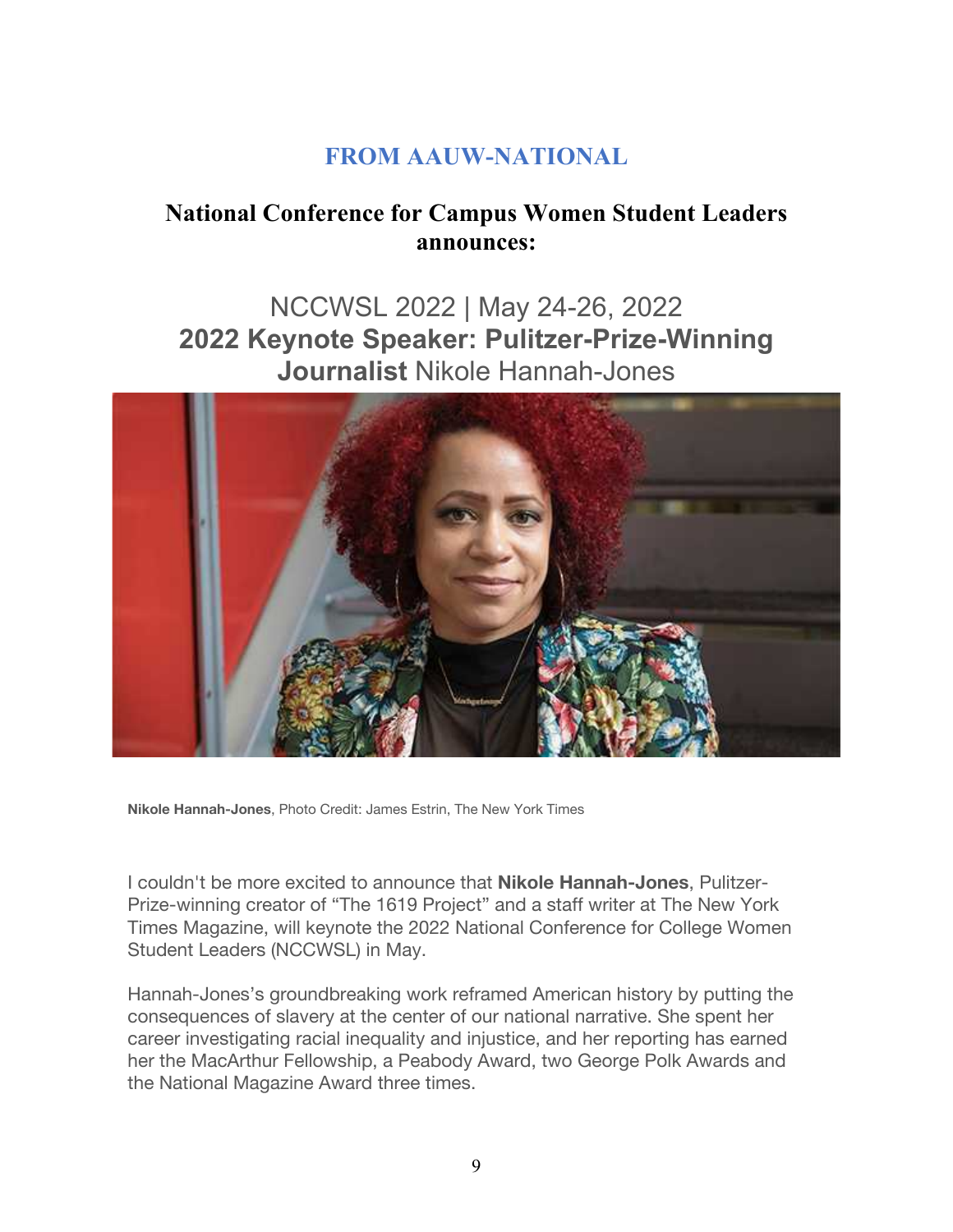# **Upcoming Webinar**

#### **Exploring Tough Policy Issues through an AAUW Lens: The Student Debt Crisis**

**Tuesday, May 3, 2022, 4 p.m. ET**

Join AAUW's Public Policy team as they and guest speakers explore the realities and possible misconceptions about student debt.

Women hold around two-thirds of the country's \$1.7 trillion of student debt, according to AAUW's report, Deeper in Debt: Women and Student Loans. Because of the gender pay gap, they have less income with which to repay their loans. Student debt erodes economic security and is particularly burdensome for women of color. Our panelists will discuss their research and efforts to help borrowers and halt abuses by the student loan industry.

Panelists include **Katherine Welbeck**, director of advocacy from the Student Borrower Protection Center, and **Natalia Abrams**, president and founder of the Student Debt Crisis Center.



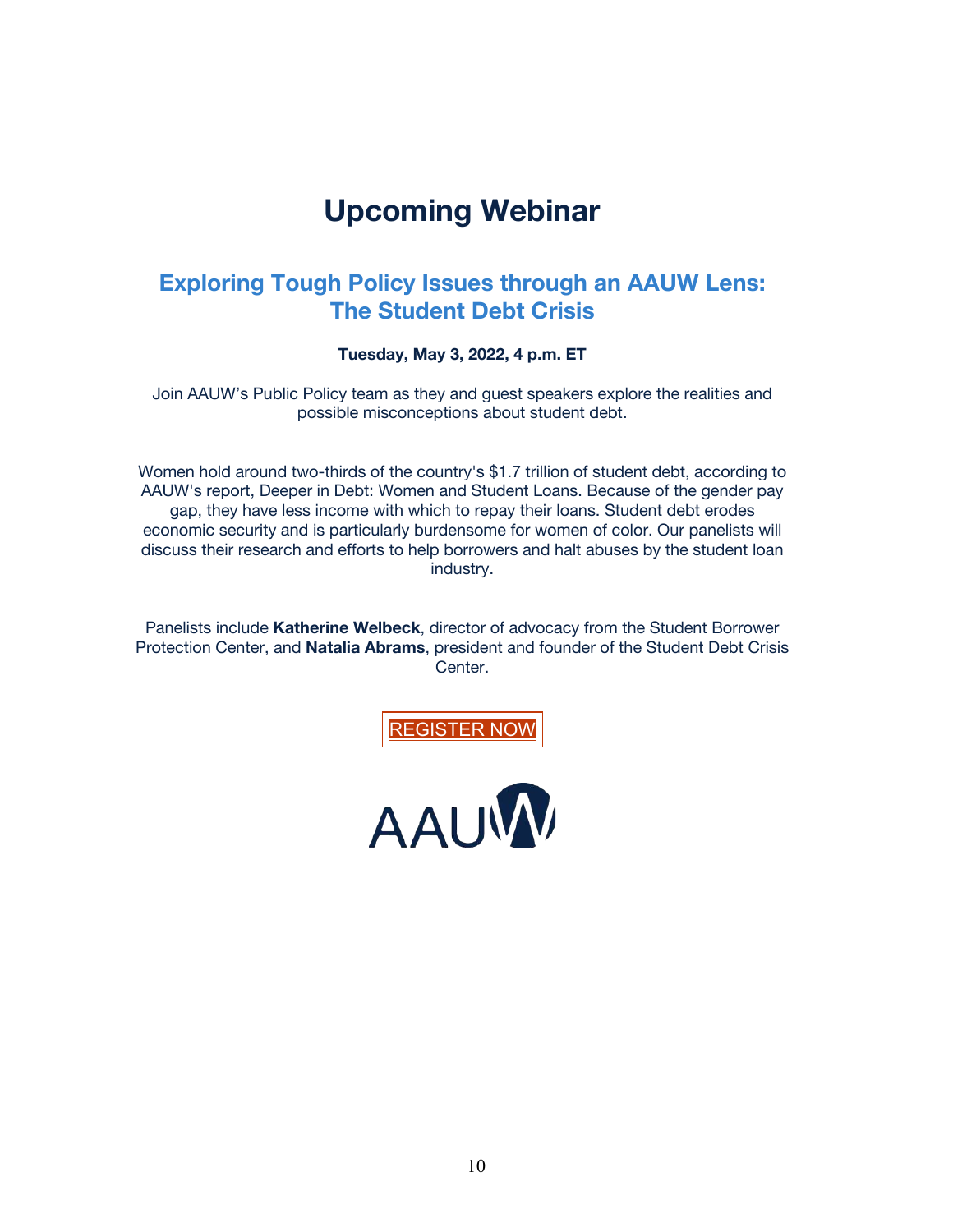## *KVELLS AND KUDOS*

*Member [Grace Ganel](https://www.facebook.com/threetreasureswellnessllc/) gave birth to a future AAUW member. Both are doing well.*



## **The Library of Congress Calls for Volunteers to Assist with Recording Women's History**

For those of you who are interested in doing a deep dive into women's history, the Library of Congress has several current projects to transcribe the records of noted women who were active in the suffrage movement, such as the Blackwell family (Lucy Stone was a member) and the records of the National American Women Suffrage Association which exerted influence over the efforts of the suffragettes, as well as the records of Clara Barton. For a list of current transcription projects see<https://crowd.loc.gov/campaigns-topics/>.

Submitted by Sylvia Linke